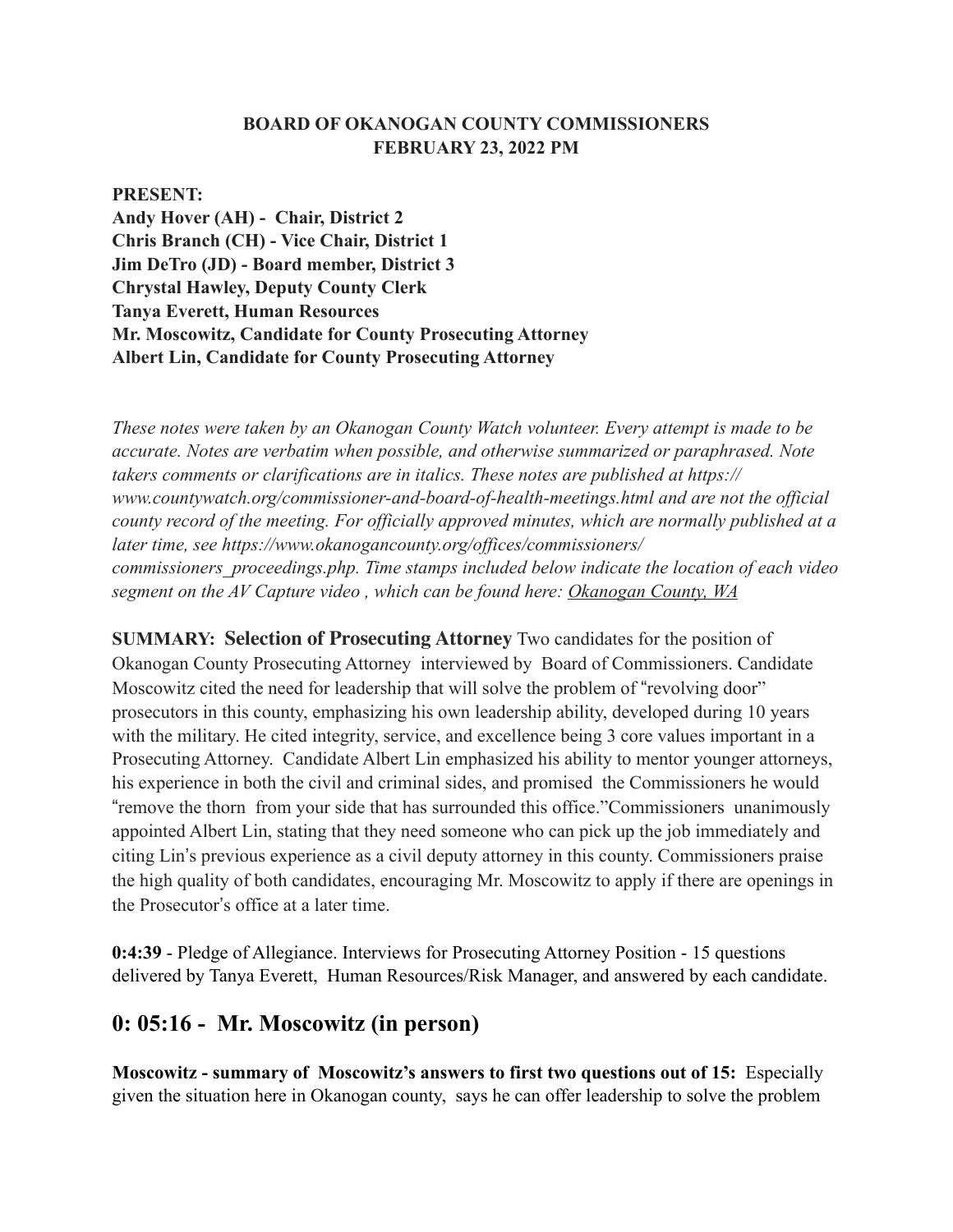of "revolving door prosecutors" situation here. Has good judgment and legal mastery. As a department head, he can lead that department and is uniquely qualified. States he has done more in his career already than others have done in their entire career. Has had a previous military career, specifically involving leadership. He is the kind of prosecutor needed here, with ability to look at the big picture and for the common good. Can lead and take the experience of deputies and others to work together for mutual goals. The three most important values in this position are integrity, service, and excellence - the same as the Air Force Core Values. He has already argued before the Washington Supreme Court, taken steps to help his employer and compatriots by taking appeals off the plates of others to increase his own experience and help the team. He does what's right, even when no one is listening. The major goal is justice for the citizens of the county.

An additional 13 questions are answered and may be followed on the AV

**0:54:51 - Moscowitz** Final statement & discussion about details of availability.

#### **BREAK**

# **1:00 :00 - Albert Lin (remotely)**

**1:04:58 - Summary of Lin's answers to first two questions out of 15:** The county needs a working prosecutor with experience, integrity , and good judgement on both the criminal side and civil side. He has the experience to mentor the younger attorneys and other attorneys. Leads by example, by taking cases to trial and succeeding. This gives the office confidence in his leadership and professionalism who takes the tough challengers. Cites murder convictions, convictions on assault, sexual assault, and property crimes. On the civil side, he has worked with the Board of Okanogan county and concentrated on the important issues. The county has agricultural use and tourism, and cites his own knowledge and skill in working with all department heads so we can concentrate on the important issues such as the Comprehensive Plan, land use, zoning, and roads. His style is to lead by example. Works hard and demands the same of his team. States he filed a lawsuit against his previous employer in Grant County, and Commissioners are aware of what his opponent did in destroying that office, much like the prior administration did in Okanogan county. My previous opponent in Grant County wound up being disciplined by the bar association.You need someone who understands honesty, professionalism, and integrity. You know I would keep Okanogan county from liability. A prosecutor needs to protect public safety, work with law enforcement as a team .

**1:30:42 - Lin Wrap-up** - "I will remove the thorn from your side that has surrounded this office."

### **Executive Session: 20 minutes**